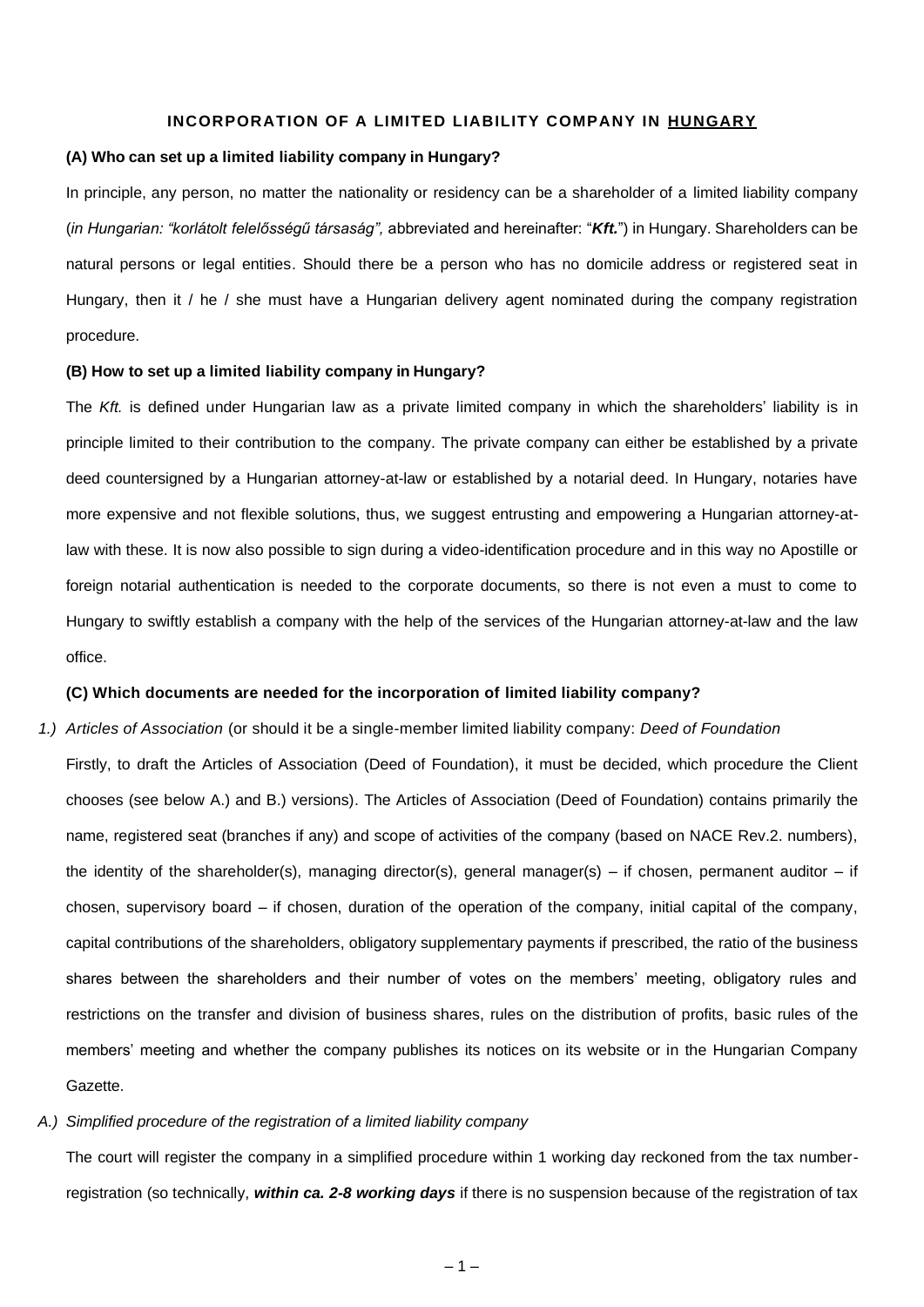number) if the Articles of Association (Deed of Foundation) of the company is based on the sample disclosed by the Hungarian Ministry of Justice (so it is not possible to have any changes on the text).

*B.) Normal procedure of the registration of a limited liability company*

The court will register the company in a normal procedure *within 15 working days* reckoned from the tax numberregistration if the Articles of Association (Deed of Foundation) of the company is based on the free decision of the parties, in line with the requirements of the Hungarian Civil Code. In this way it can be also possible to choose EUR (or other foreign currency) for the accounting of the Hungarian Company and not HUF and to set up further company organs other than it is prescribed in the Hungarian Ministry of Justice Sample.

*2.) Contribution – Bank certificate*

The requirement of the minimum share capital in the case of Hungarian limited liability companies (*Kft.*-s) is HUF 3,000,000 (currently ca. EUR 8,600). A bank certificate issued by the financial institution which acknowledges that the amount of capital has been deposited into a blocked current account in the company's name will be required. Or the Managing Director may declare the payment of the contributions in the petty cash in front of the Hungarian attorney-at-law or notary public.

## *3.) Certifying the obligatory data that will be registered in the Companies' Registry*

In case natural person Managing Directors, Shareholders, Supervisory Board Members: sending previously the copy of their *passport or ID card*, the data of their *domicile address*, *tax numbers* and the *birth name of their mother* (and then, at signature, presenting the original personal document).

Should the shareholder(s) be not Hungarian company(ies), then its / their authorized (notarial authentication and Apostille if needed based on bilateral treaties with Hungary) *foreign company registry extract* should not be older than 3 months and in its Hungarian *official translation*. The declaration on the ultimate beneficial owner with the above personal data and ID documents would also be necessary.

*4.) Power of attorney and other necessary Managing Director's documents* (declaration of acceptance, declaration on not standing under prohibition, declaration on the duration of his mandate, power of delivery agent (should the managing director not have a Hungarian domicile address), declaration on tax number, declaration on the lawful use of the registered seat).

#### *Further information:*

- *-* there are these *two ways of the legal relationship of the management*: it has to be also decided that the managing director will be in employment relationship or in a company law mandate relationship during his mandate;
- *- in case of single member limited liability companies,* should the managing director and the single member be the same natural person, then the managing director cannot be in an employment relationship, only in a mandate relationship with the company.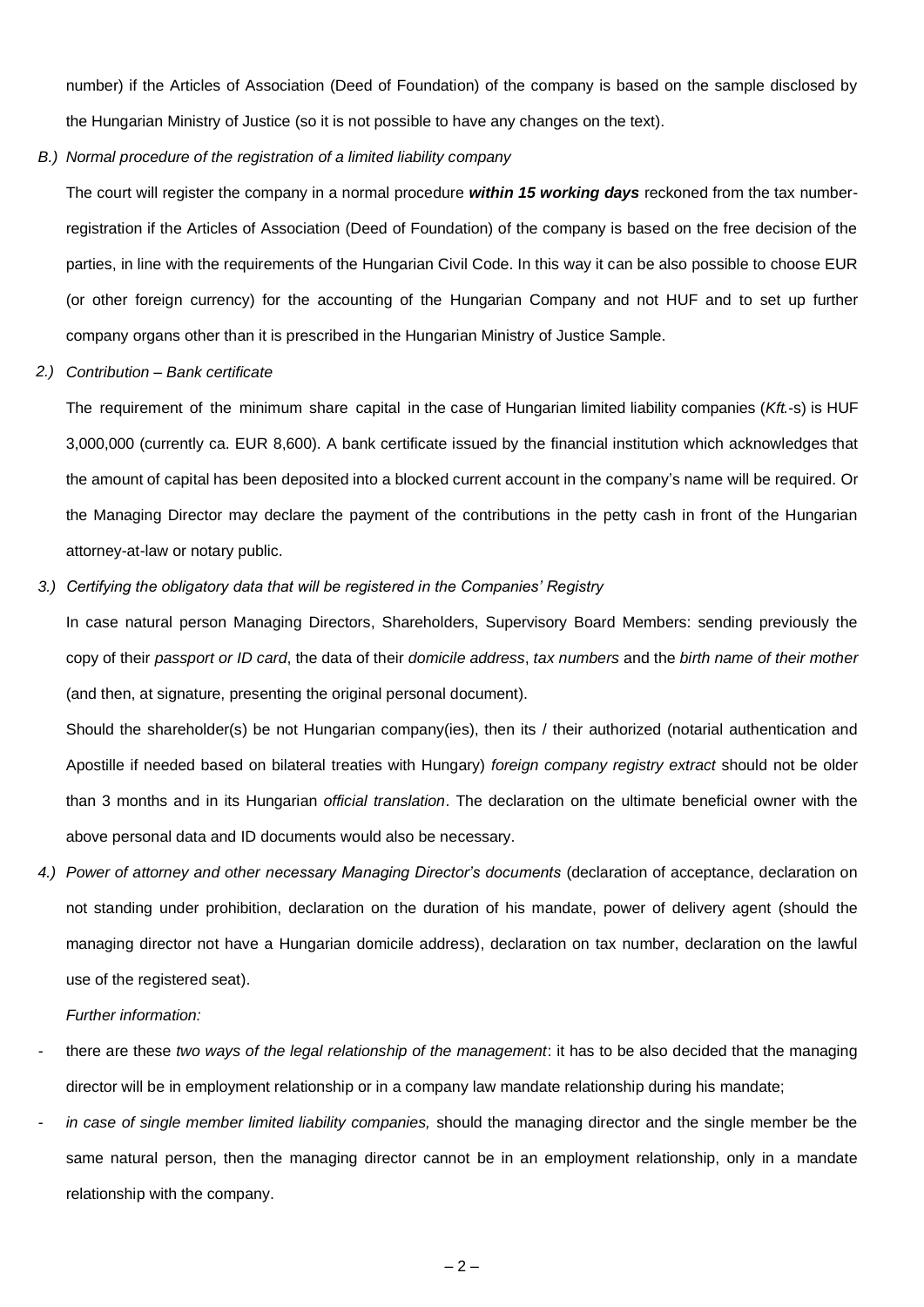- *5.) Specimen of Signature* the Hungarian attorney-at-law can also make Specimens of Signatures if he / she drafts and countersigns the Articles of Association (Deed of Foundation) or any of its Amendment and the Specimen of Signature composes the Annex to the request for the registration of the company. If it is an Annex, then there will be a link to its digital PDF version in the Hungarian Official Companies Register, which the Hungarian Authorities accept as original (so called *"one-window" procedures*).
- *6.)* Should there be a *permanent auditor* elected, the declaration of acceptance and declaration on the duration of the mandate of both the auditor company and the auditor personally in charge.
- *7.)* Should there be *supervisory board* elected, then their declaration of acceptance and their declaration on the duration of their mandate and power of delivery agent, should one member have foreign domicile address.
- *8.) Register of members*: Managing directors shall maintain a register on the members of the company. The following shall be indicated in the register of members (shareholders): a) the name, domicile address or registered seat and the capital contribution of each member; b) in connection with jointly owned business shares, the name and domicile address or registered seat of the owners and their joint representative, and the amount of their capital contribution; c) the amount of initial capital; d) the provisions of the Article of Association (Deed of Foundation) on any supplementary capital contributions and auxiliary services, as well as on the restriction or prohibition of the transfer of business shares.
- *9.) VAT declaration* to the Hungarian Tax- and Customs Office (if the company requires EU VAT number and would like to be subject to VAT or would like to be exempted from VAT – a consultation with a Hungarian accountant in the knowledge of the purpose of the company might be necessary).

# **(D) Further required actions**

- *-* Opening a *bank account* and paying the initial capital. (It is possible to pay only a part of it, but this must be laid down in the Articles of Association.)
	- *- Creating a certified email address* (so called electronical delivery address).
- In addition to the above, however these will not be filed to the Hungarian Company Court, it is possible to prepare *Shareholders' Agreements* (if needed) or employment contracts and the relating employment documentation (should the managing director be in an employment relationship with the company and not in a mandate relationship).
- It is also required to obtain the necessary licenses for the scope of activities if needed.
- It is required to have an accountant and file the announcement data sheet to the Tax- and Customs Office and pay the yearly fee towards the competent Chamber of Commerce and Industry.
	- **(E) Incorporation timing and costs**